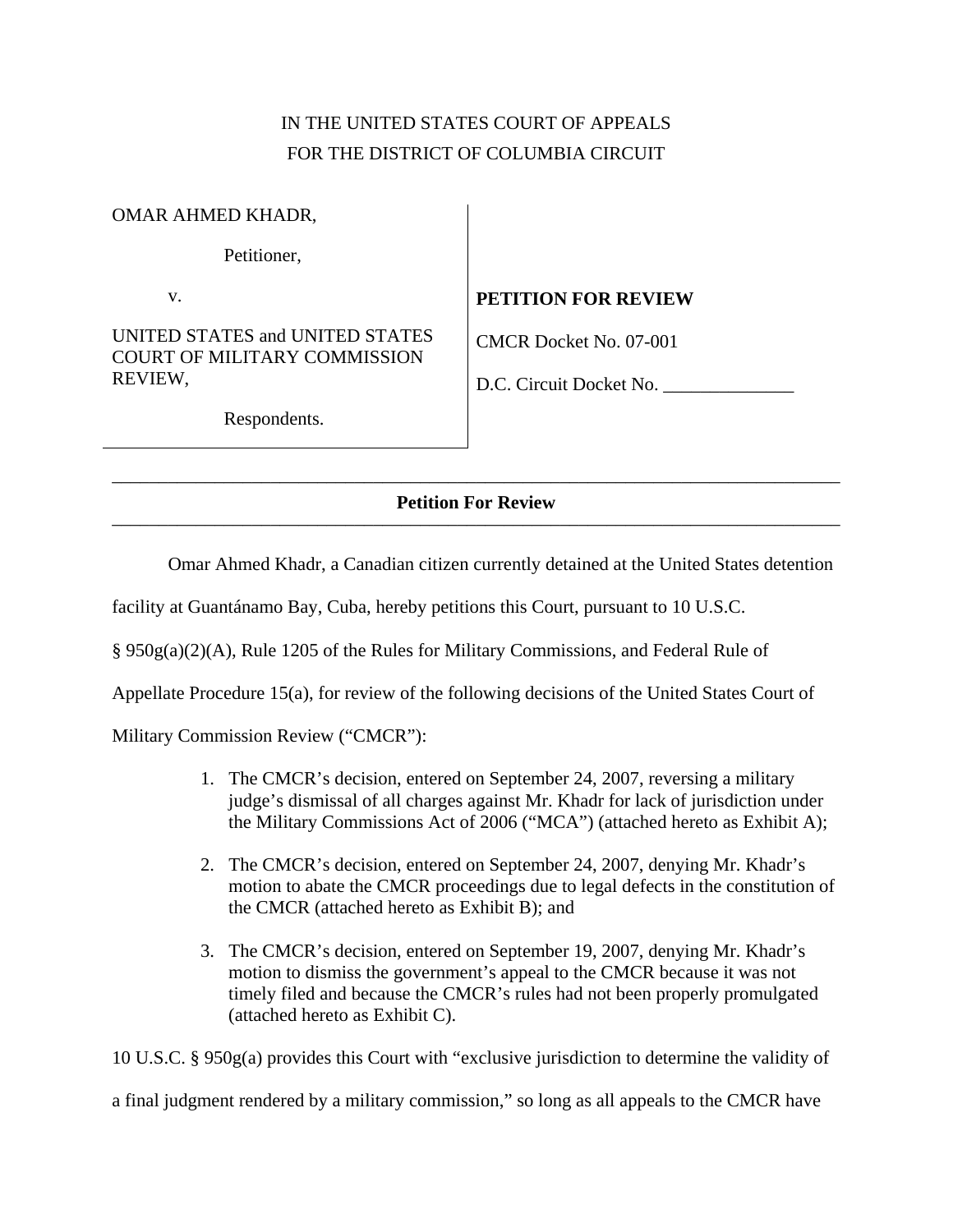been exhausted, and the accused files a petition for review "not later than 20 days after the date on which" he receives a written notice of the final decision of the CMCR. 10 U.S.C. §  $950g(a)(1)(A) & (2)(A)$ . Similarly, Rule 1205 of the Rules for Military Commissions (hereinafter "RMC") provides that "[t]he accused may petition for review of [a] decision of the [CMCR] if such petition is filed within 20 days from the time the accused was" notified of the CMCR's decision. RMC 1205 (attached hereto as Exhibit D). All appeals to the CMCR have been exhausted, and this Petition is being filed within 20 days of the date of the earliest CMCR decision under review, September 19, 2007. Accordingly, this Court's jurisdiction is properly invoked.

 To Petitioner's knowledge, this is the first time this Court has been called upon to review military commission and CMCR judgments under the MCA. Accordingly, for the Court's convenience, petitioner submits the following history of the case, and a more extended statement of this Court's jurisdiction.

#### **Factual and Procedural History**

Petitioner Omar Khadr was captured on the battlefield in Afghanistan in 2002 at the age of 15. Shortly thereafter, he was transferred to the U.S. facility at Guantánamo Bay, where he has remained detained ever since. On September 7, 2004, a three member Combatant Status Review Tribunal ("CSRT") classified Mr. Khadr as an "enemy combatant." In April 2007, the United States charged Mr. Khadr with "war crimes" and referred him to trial pursuant to the Military Commissions Act of 2006 (MCA), Pub. L. No. 109-366, 120 Stat. 2600 (codified at 10 U.S.C. § 948a *et seq*.). Mr. Khadr is one of only three persons to have been charged under the MCA, and one of only two currently facing trial before a military commission. Each "war crime" charge against Mr. Khadr specifies as its jurisdictional basis that Mr. Khadr is "a person

2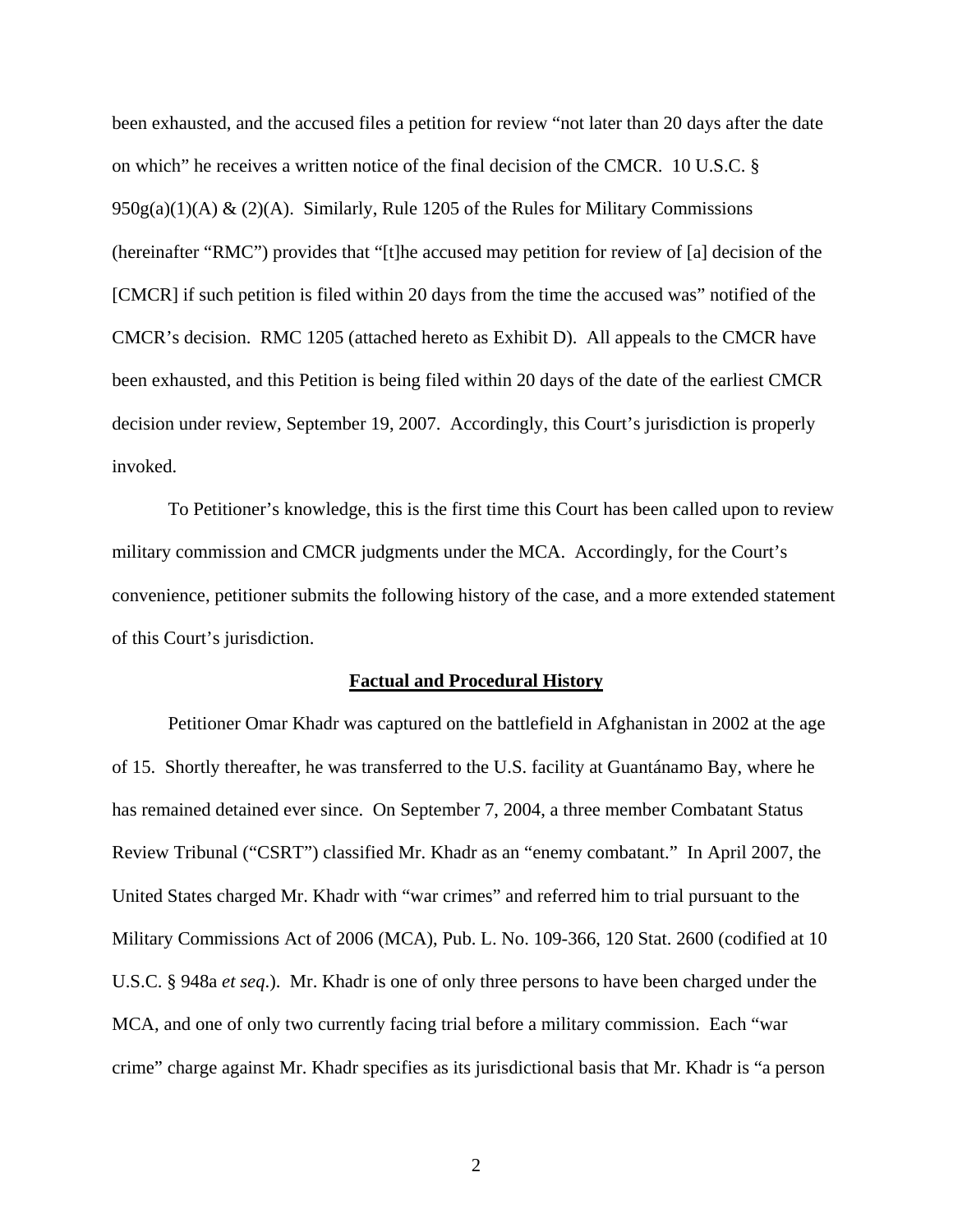subject to trial by military commission as an alien *unlawful* enemy combatant," specifically invoking the jurisdictional prerequisite set forth in the MCA. *See* June 2007 Order on Jurisdiction (attached hereto as Exhibit E) (emphasis added); *see also* 10 U.S.C. § 948d(a) ("A military commission under this chapter shall have jurisdiction to try any offense made punishable by this chapter . . . when committed by an alien *unlawful* enemy combatant.") (emphasis added).

On June 4, 2007, the military judge assigned to preside over Mr. Khadr's military commission trial dismissed all charges against him without prejudice, on the ground that the jurisdictional prerequisite set forth in the MCA had not been met. The judge explained that the MCA "contemplates a two-part system. First it anticipates that there shall be an administrative decision by the CSRT which will establish the status of a person for the purposes of the MCA. The CSRT can find, for MCA purposes, that a person is a lawful enemy combatant or an unlawful enemy combatant. Second, once the CSRT finds that a person is an unlawful enemy combatant, the provisions of the MCA come into play." *See* June 2007 Order on Jurisdiction (Ex. E). Because Mr. Khadr's CSRT established only that he was an "enemy combatant"—not an "*unlawful* enemy combatant"—the judge held that the military commission over which he was presiding lacked jurisdiction to try Mr. Khadr under the MCA. He further ruled that the commission was not the proper authority under the MCA to make the "unlawful enemy combatant" determination, and therefore dismissed all charges against Mr. Khadr.

On July 4, 2007, the Government filed an appeal with the CMCR under Section 950d of the MCA. Shortly thereafter, Mr. Khadr filed motions challenging both the timeliness of the appeal and the constitution of the tribunal (chiefly, the Secretary of Defense's authority to delegate judicial appointment power to his Deputy).

3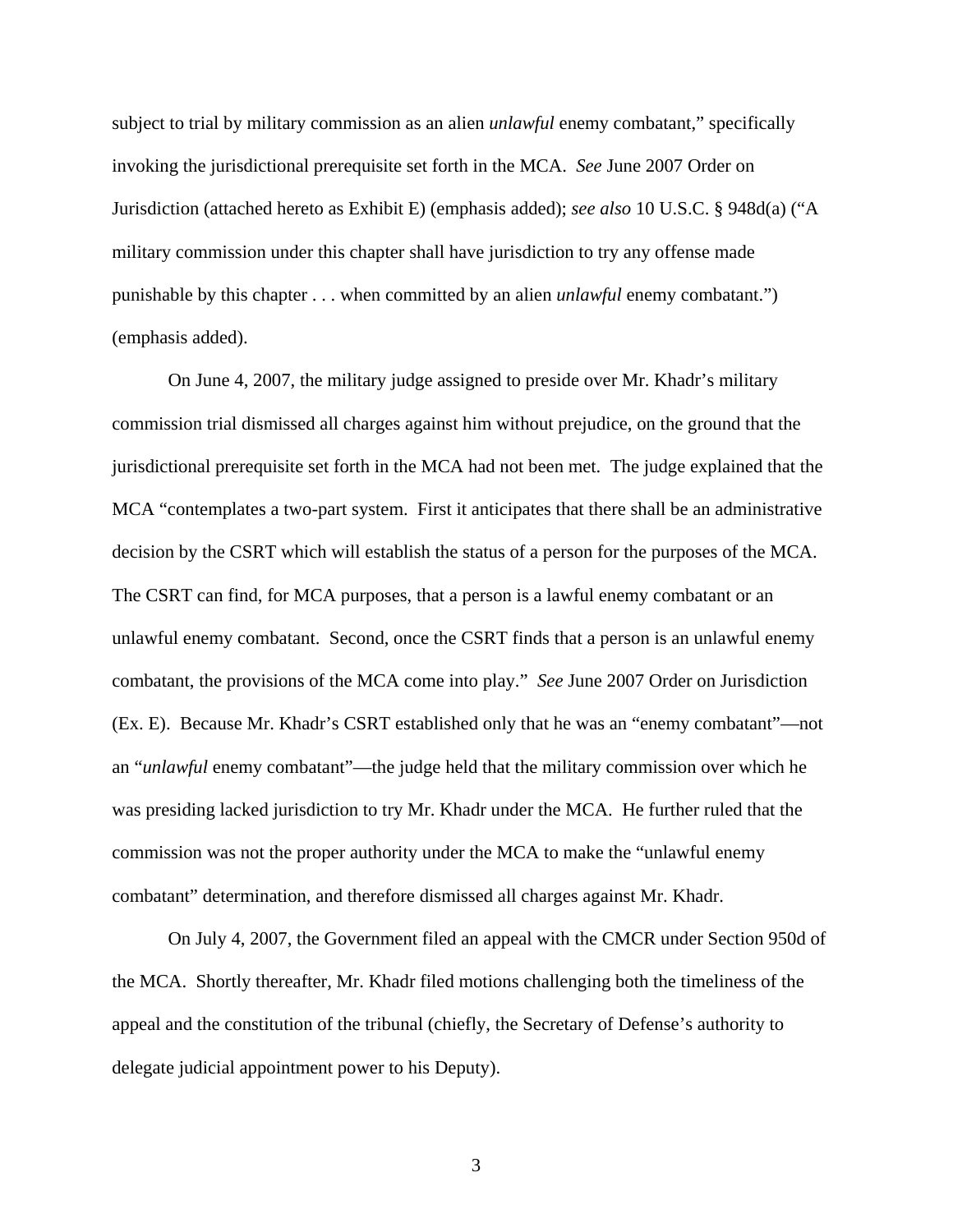On September 19, 2007 and September 24, 2007, the CMCR issued rulings denying Mr. Khadr's motions. *See* CMCR Ruling on Motion to Dismiss (Ex. C); CMCR Ruling on Motion to Abate (Ex. B). Also on September 24, 2007, the CMCR issued its opinion addressing the Government's appeal, reversing in part the military judge's decision that the military commission lacked jurisdiction to try Mr. Khadr. The CMCR agreed that the determination of "lawful" or "unlawful" enemy combatant was a critical one, and it held that the military judge was correct to find that the CSRT's determination of "enemy combatant" status was insufficient to support military commission jurisdiction under the MCA. *See* CMCR Opinion of the Court and Action on Appeal by the United States at 8-9 (Ex. A). It further held, however, that the military judge himself was empowered under the MCA to receive evidence and assess Mr. Khadr's status as an "unlawful enemy combatant." *Id*. at 18.

Mr. Khadr now petitions this Court for review of that CMCR decision, insofar as it holds that the military judge possessed authority under the MCA to determine whether he is an alien unlawful enemy combatant for purposes of establishing jurisdiction. He also renews his objections to the constitution of the CMCR tribunal as expressed in his motion to dismiss the government's appeal and motion to abate the proceedings.

#### **This Court's Jurisdiction Under the MCA**

As noted above, this Court has exclusive jurisdiction under the MCA to "determine the validity of a final judgment rendered by a military commission." 10 U.S.C.  $\S 950g(a)(1)(A)$ . The military judge's June 4, 2007 order dismissing all charges against Mr. Khadr for lack of jurisdiction is a "final judgment" rendered by a military commission. *Id.*; *see, e.g.*, *Budinich v. Becton Dickinson & Co.,* 486 U.S. 196, 199 (1988) ("A 'final decision' generally is one which ends the litigation on the merits and leaves nothing for the court to do but execute the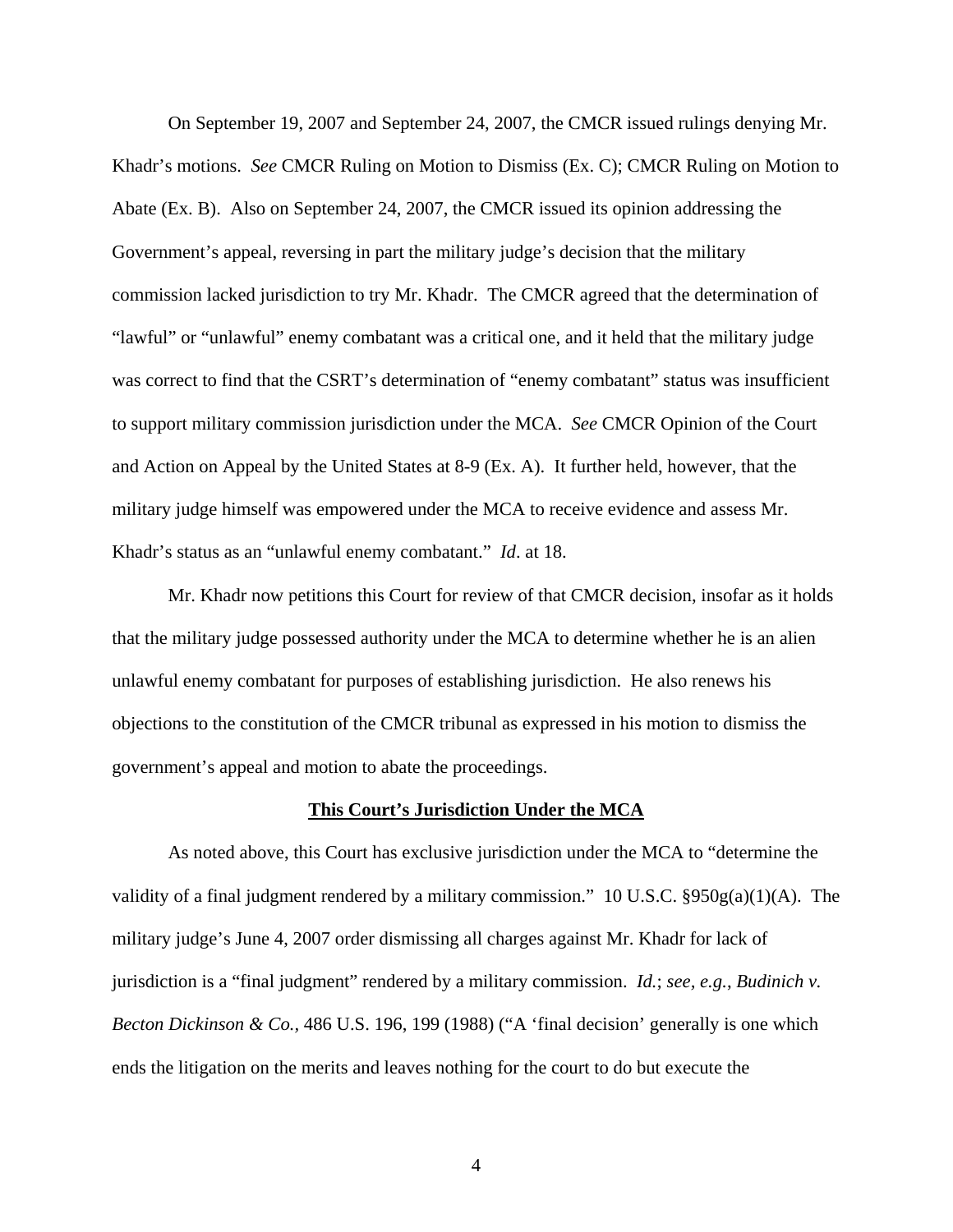judgment.") (quoting *Catlin v. United States*, 324 U.S. 229, 233 (1945)); *Tootle v. Sec'y of the Navy,* 446 F.3d 167, 172 (D.C. Cir. 2006). And the prerequisites for jurisdiction under Section 950g—exhaustion of appeals with the CMCR and the filing of a timely petition for review have both been met. *See id.* § 950g(1)(B) & (2)(A).

The Rules for Military Commissions and the Regulation for Trial by Military Commissions promulgated by the Office of the Secretary of Defense confirm this Court's jurisdiction over Mr. Khadr's appeal. Rule 908 specifies that "[a]fter the Court of Military Commissions Review has decided *any* appeal"—including an appeal, like the one at issue here, filed by the Government under Section 950d of the MCA—"the accused may petition for review by the United States Court of Appeals for the District of Columbia Circuit." RMC 908(c)(3) (emphasis added) (attached hereto as Exhibit F). And, as noted earlier, Rule 1205 similarly provides that "[t]he accused may petition for review of the decision of the [CMCR] if such petition is filed within 20 days from the time the accused was in fact notified of the decision of the [CMCR]." RMC 1205 (Ex. D). Likewise, the Regulation for Trial by Military Commissions notes that under 10 U.S.C. § 950g(a), this Court has exclusive jurisdiction to determine the validity of final judgments rendered by military commissions. *See* Reg. 26-1; *see also* Reg. 25- 9a ("[a] copy of each CMCR decision (opinion or order disposing of an appeal or petition) must be served" on the accused); Reg. 25-9e1 (service of CMCR decisions must be accompanied by a form for petitioning this Court and a postage paid envelope addressed to this Court) (regulations attached hereto as Exhibit G). $^1$ 

 $\overline{a}$ 

<sup>&</sup>lt;sup>1</sup> Unlike appeals by the United States under 10 U.S.C. § 950d(d), which the MCA expressly leaves to "the discretion of the Court of Appeals," review under § 950g is not discretionary. Even if review were discretionary, however, there would be little doubt that it should be granted here, given the centrally important questions this appeal raises about the proper interpretation of the MCA. Perhaps most significantly, this case raises the fundamental issue of whether a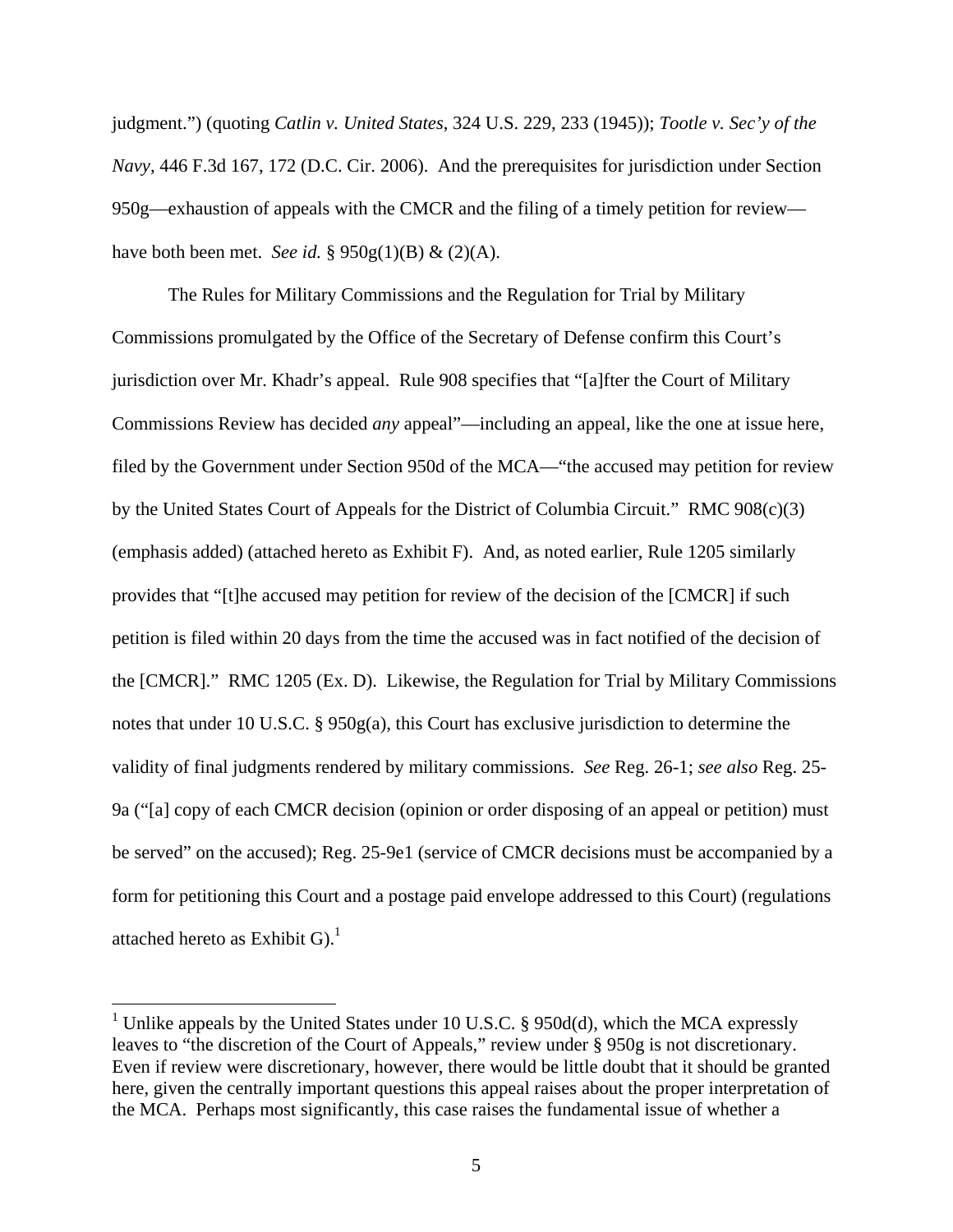The Rules and Regulation also make clear that the existence of ongoing proceedings before the military commission does not preclude review by this Court. *See* Reg. 25-10a (Ex. G) ("Further proceedings in CMCR cases need not be delayed, however, solely to permit an accused to petition USCADCC  $\dots$ ."); RMC 908(c)(3) (Ex. F) ("If the decision by the [CMCR] permits it, the military commission trial may proceed as to the affected charges and specifications pending further review by the United States Court of Appeals for the District of Columbia Circuit, unless either court orders the proceedings stayed.").

**WHEREFORE**, Petitioner Omar Khadr respectfully petitions this Court for review of the aforementioned decisions of the U.S. Court of Military Commission Review.

military commission itself can determine that a detainee is an "alien unlawful enemy combatant" subject to military commission trial under the MCA, or whether this determination must be made by a CSRT. This question has wide-ranging practical implications, since not a single detainee at Guantanamo Bay has been held to be an "*unlawful* enemy combatant"—as opposed to an "enemy combatant"—under existing CSRT regulations. Resolution of this question will thus determine whether those detainees are subject, without more, to trial under the MCA. Further, as Petitioner argued to the CMCR, both international and U.S. law prohibit military commissions from themselves making an initial determination of unlawful enemy combatant status. Accordingly, if (as contemplated by the CMCR's decision) trials proceed in which military commissions determine unlawful enemy combatant status for themselves, those trials will violate U.S. and international law. The question at issue in this appeal is thus central to the mechanics and validity of military commission trials. Review of that question is particularly appropriate here because Petitioner is one of only two people facing trial before a military commission review in this case will thus permit this critical question to be resolved before other detainees are charged and tried under the MCA.

 $\overline{a}$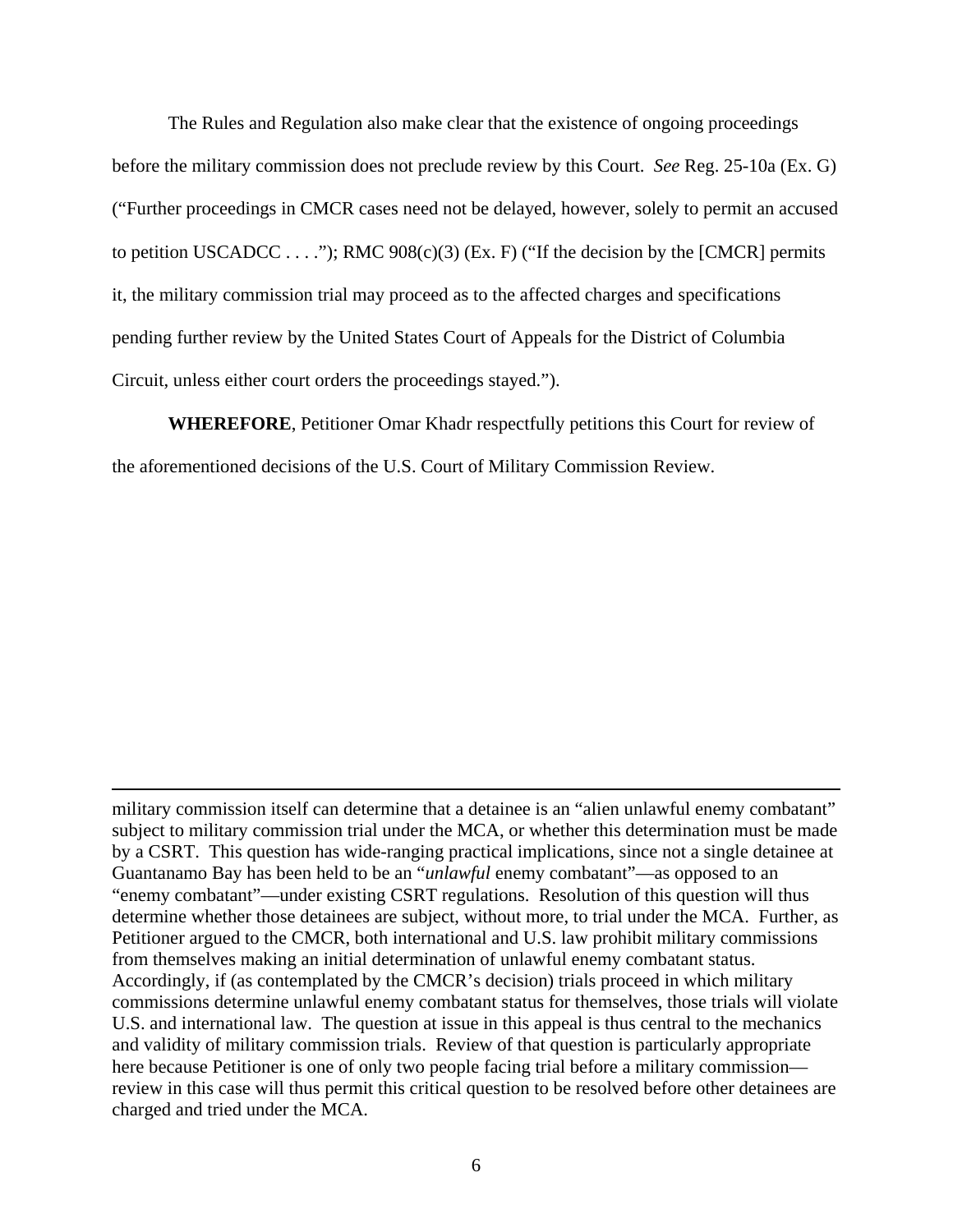Dated: October 9, 2007

Respectfully submitted,

\_\_\_\_\_\_\_\_\_\_\_\_\_\_\_\_\_\_\_\_\_\_

William C. Kuebler, LCDR, JAGC, USN Rebecca Snyder, Esq. Office of Military Commissions Office of the Chief Defense Counsel 1099 14th Street, Suite 2000 E Washington, D.C. 20005 Counsel for Petitioner